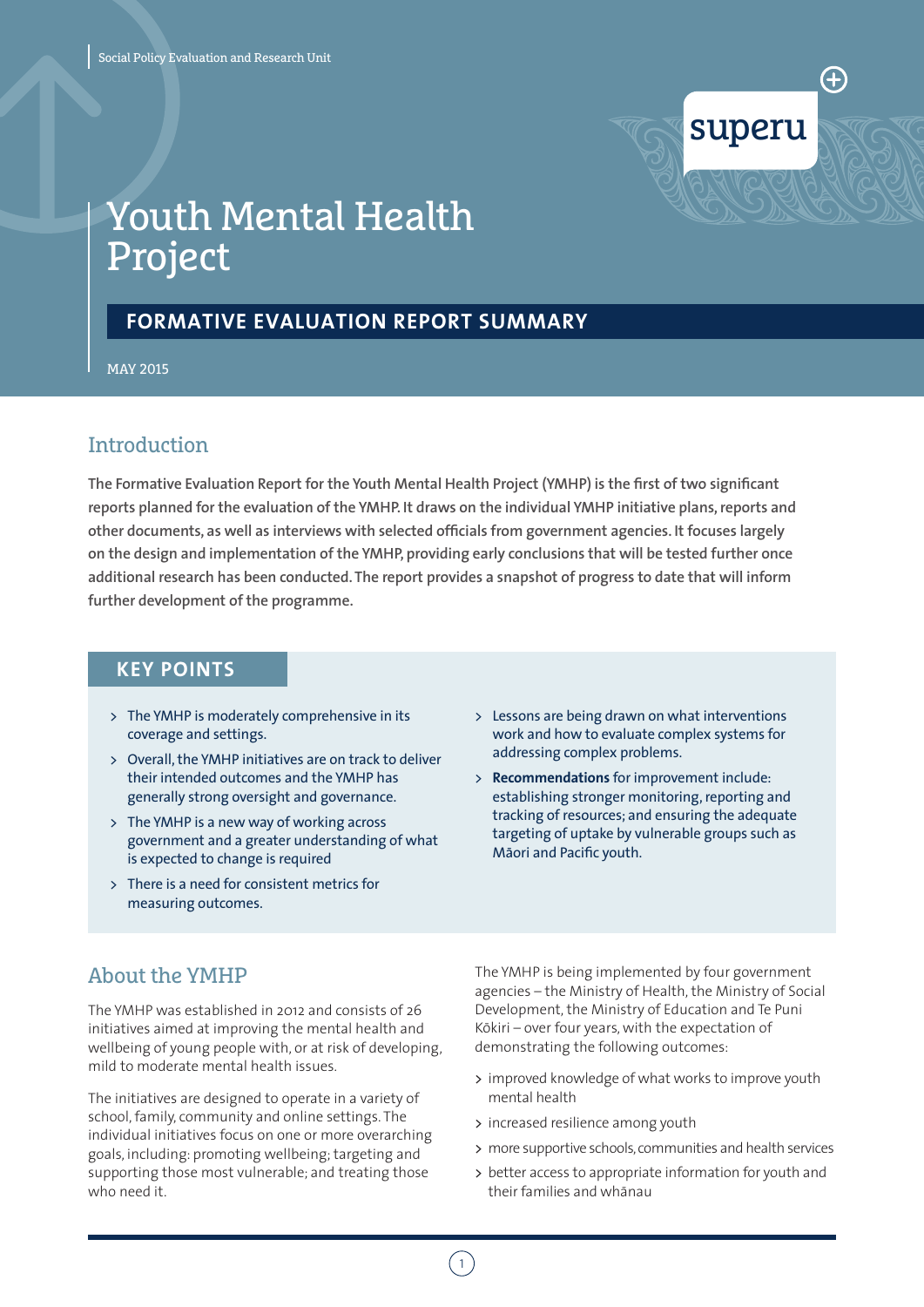#### $\left( \begin{matrix} \begin{matrix} 1 \end{matrix} \end{matrix} \right)$  $\Theta$

- > early identification of mild to moderate mental health issues in youth
- > better access to timely and appropriate treatment and follow-up.

The initiatives were started at different times and for different reasons, and several have objectives beyond the outcomes established for the YMHP.

# The evaluation

The Social Policy Evaluation and Research Unit (Superu) is conducting a strategic evaluation of the overall YMHP to assess **whether, how well** and **why** the YMHP is progressing towards these outcomes. The evaluation is designed to answer five key questions:

- > To what extent is the YMHP a comprehensive and coherent programme? Are there any gaps in its coverage?
- > How well is the YMHP being implemented?
- > What is being achieved by the YMHP?
- > Does the YMHP represent value for money?
- > What do YMHP results imply for future youth mental health policies and programmes?

The YMHP is an integrated planning and decisionmaking model and a new way of working across government. The YMHP evaluation is generating lessons on how to evaluate complex systems when system solutions are sought to address complex social sector concerns.

The report presents the findings of the first phase of the evaluation, which focuses on the extent to which the YMHP is a comprehensive and coherent programme, and how well it has been implemented. The evaluation

The evaluation also looks at governance, process and implementation, and outcomes for different groups of youth.

also looks at governance, process and implementation, and outcomes for different groups of youth. Given the large number of initiatives (26) across a variety of settings, with varying monitoring and

evaluation approaches in place, the evaluation is using a range of methods and data sources.

This stage of the evaluation has been informed by:

- > a research review to highlight protective factors and settings, and good-practice implementation (completed)
- > an analysis of the evaluation and monitoring reports of the YMHP initiatives (an ongoing activity throughout the evaluation)
- > a range of key informant and stakeholder interviews about the YMHP (to be followed up at future points in the course of the evaluation)
- > a value for money analysis for selected YMHP initiatives.

# Key findings

#### The YMHP is moderately comprehensive in its coverage and settings

To be considered comprehensive and coherent, the YMHP initiatives need to deliver YMHP outcomes and meet the needs of young people. The first phase of the evaluation found that the YMHP supports all the YMHP outcomes to varying degrees. The nationwide distribution of the initiatives broadly reflects the distribution and concentrations of deprivation as measured by the New Zealand Deprivation Index.

The YMHP is comprised of initiatives that address the promotion, prevention and treatment continuum, recognising the multifaceted nature of youth mental health and the need to take an approach that is centred on the young person.

The project is moderately comprehensive in covering the settings where young people congregate and access services. The family setting is less obviously targeted than school, health service, community and online environments. The project places more emphasis on prevention as opposed to promoting treatment, which is consistent with the taskforce research underpinning the intention of the programme.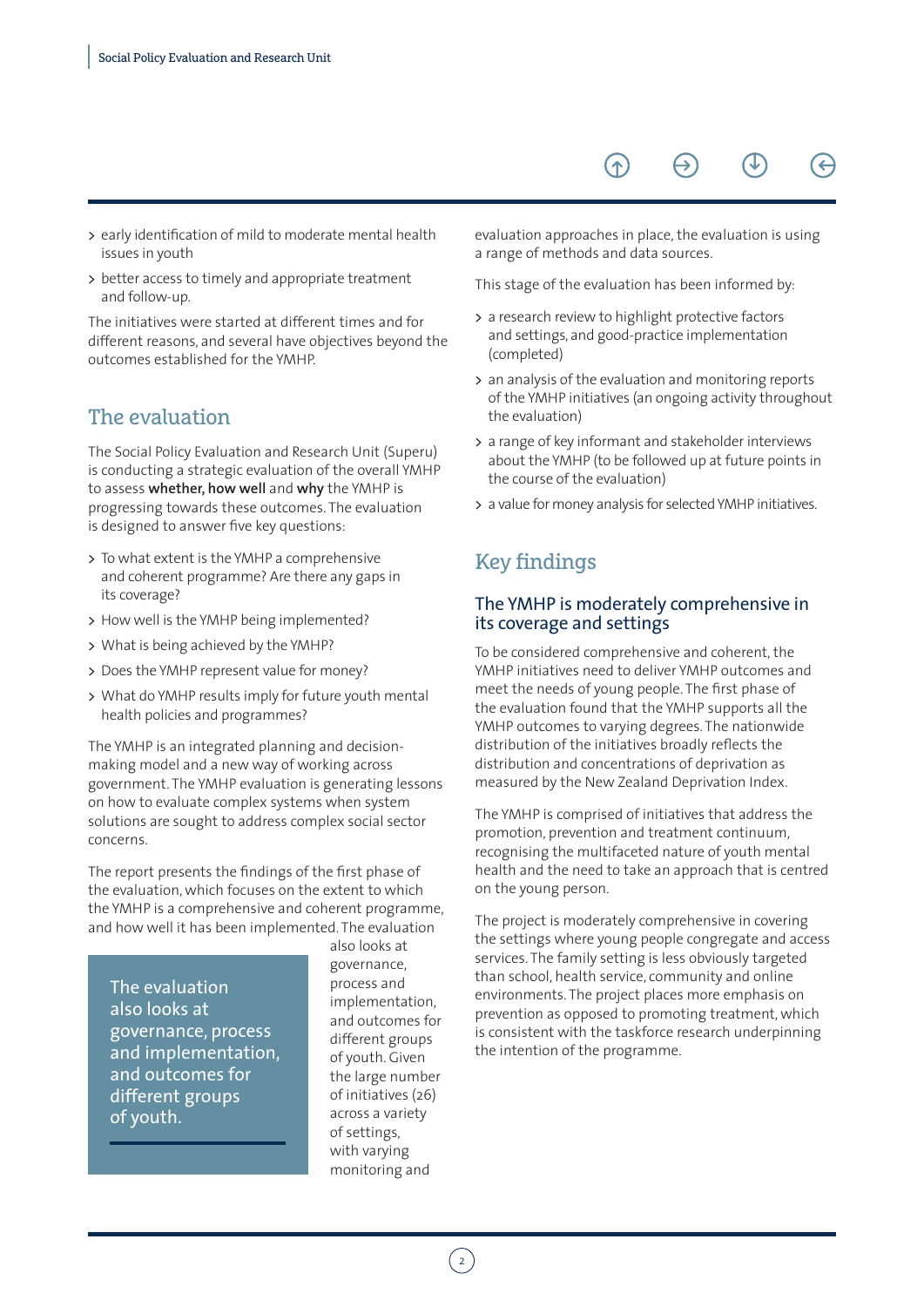### There is good governance and project management

The YMHP is governed by a cross-agency Steering Group led by the Ministry of Health. YMHP initiatives have generally been well-designed and set up with strong governance and reporting arrangements. A review of YMHP records provides some confidence that the YMHP initiatives are on track to deliver their intended benefits. There remain some implementation issues around

In particular, it is not known whether the needs of Māori and Pacific youth are being met by this project and how this is intended to happen.

ensuring that the needs of the target population are met. In particular, it is not known whether the needs of Māori and Pacific youth are being met by this project and how this is intended to happen. By collecting this information it is felt that decision

making focused on enhancing the collective impact of the package will be better supported.

#### Expectations must be set for new cross-government model

The YMHP is a new way of working across government. It is an integrated planning and decision making model. To understand the value of this approach, the model needs to be clearly described ie how it works in practice to achieve specific outcomes. This work will enable the YMHP to establish measures for assessing how the project is working as a new model and whether it has impacts over and above what would be achieved from a series of stand-alone initiatives.

#### Consistent metrics for measuring outcomes are needed

The largest five initiatives, in terms of funding, were assessed on how they have been set up and whether they operate economically, efficiently, effectively and equitably. The analysis draws largely on qualitative judgments due to limitations in the data available. A more robust analysis will be possible once issues of data availability and quality have been addressed. The analysis concluded that the YMHP initiatives have been designed and set up to deliver value, but that they have been set up quickly without consistent metrics for measuring individual initiative outcomes.

#### YMHP provides lessons on what works and how to evaluate complex systems

The YMHP uses a range of approaches to promote mental health among young people, operating in different settings and through different means. The results of the different initiatives will provide valuable lessons for future policies and practices. The evaluation of the YMHP is also generating lessons about how to evaluate complex systems when a systems approach is sought for addressing population-based problems and issues.